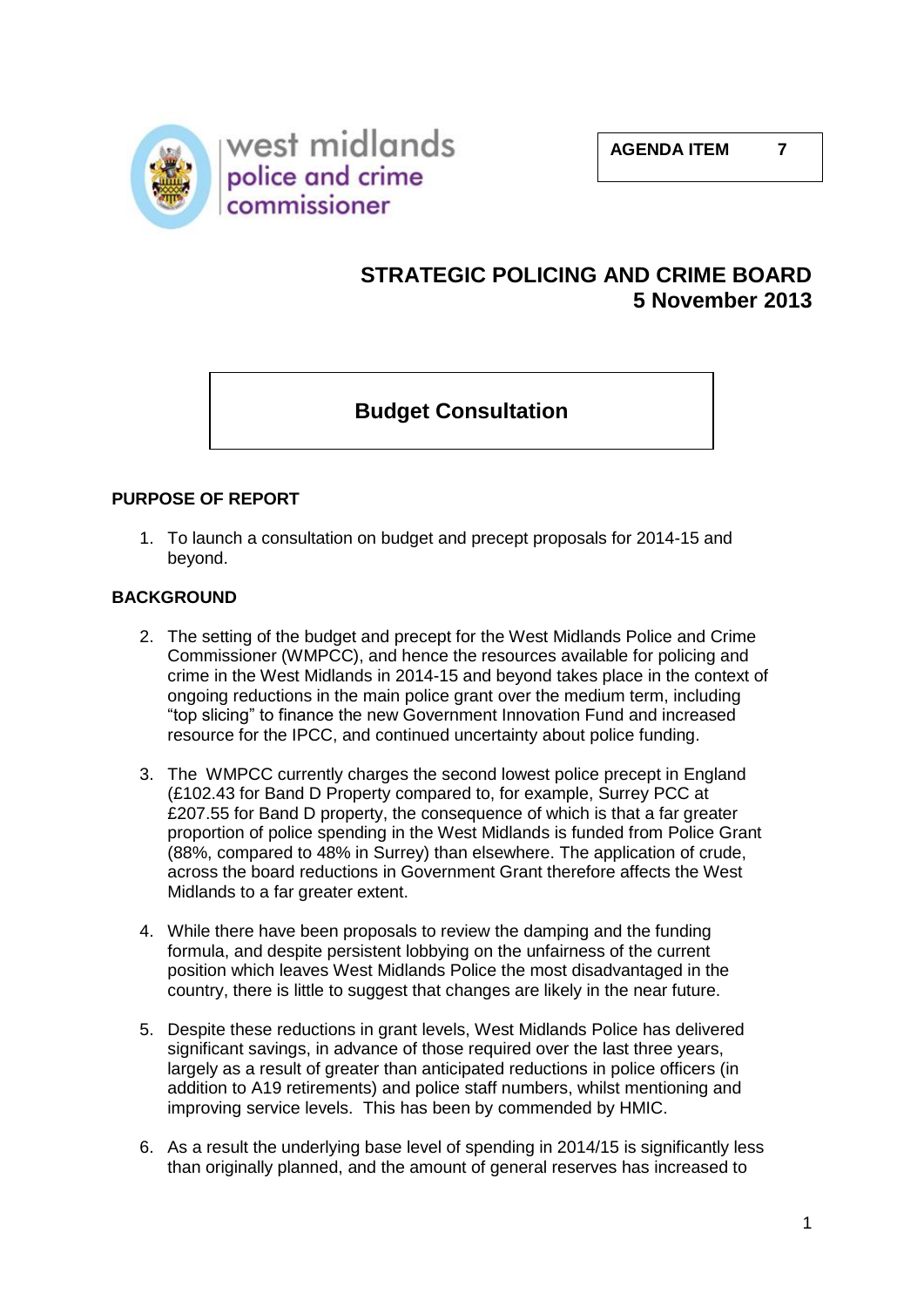levels (approximately £75M) where consideration can be given to the increased use of reserves to support revenue spending in the medium term

## **OUTLINE PROPOSALS FOR CONSULTATION**

- 7. Whilst the use of reserves to fund recurrent spending would not normally be part of the Commissioner's Financial Strategy, he believes that a ["Tipping](http://westmidlands-pcc.gov.uk/your-commissioner/blogs/posts/2013/april-2013/tipping-points/)  [Point"](http://westmidlands-pcc.gov.uk/your-commissioner/blogs/posts/2013/april-2013/tipping-points/) between reduced policing resources (as a result of reductions in Government Grant) and the levels of crime and anti-social behaviour in in danger of being reached and action needs to be taken to redress the balance.
- 8. In the context, therefore of
	- a) Increasing crime levels and public demand for services
	- b) The demographic of the current workforce, where by 2014 there will be no serving police officer under twenty five years of age, and the need to continue to ensure the workforce appropriately reflects the community it serves
	- c) The current workforce mix of police officers and police staff and opportunities for further civilianisation to release more officers for operational duties
	- d) The need to provide "pump priming" support for the Innovation and Improvement Partnership (IIP) Project
	- e) The opportunities for Invest to save Schemes
- 9. The Commissioner is proposing to make provision in the 2014/15 Revenue Budget for:
	- a) The recruitment of up to 250 police officers in 2014/15 (including transferees from other forces), and subject to the actual number of retirements and other leavers during 2014/15, the recruitment of up to a further 200 police officers in 2015/16
	- b) The recruitment of up to 100 police staff posts to release police officers for operational duties
	- c) The creation of a reserve of £10M to support the IIP Project and a similar amount for Invest to Save Schemes
- 10. This would be financed by the prudent use of reserves (about £60 million, including support likely to be required in the years after 2017/18), together with a modest precept increase in line with inflation, worth approximately £3 per year (or the equivalent of 6p per week) for most households in the West Midlands, and which would also continue to address the Government Grant/Precept ratio issue and provide some protection in the medium to longer term from further cuts in Government Grants.
- 11. Consequent upon budgetary decisions to provide for police officer recruitment there would need to be a review of the continued implementation of Police Pension Regulation A19, although a final decision on that would sit with the Chief Constable.

### **CONSULTATION**

12. Given the issues arising from the proposals, it is important that the public's views are sought and acted on as the people of the West Midlands consider the future for "our police".